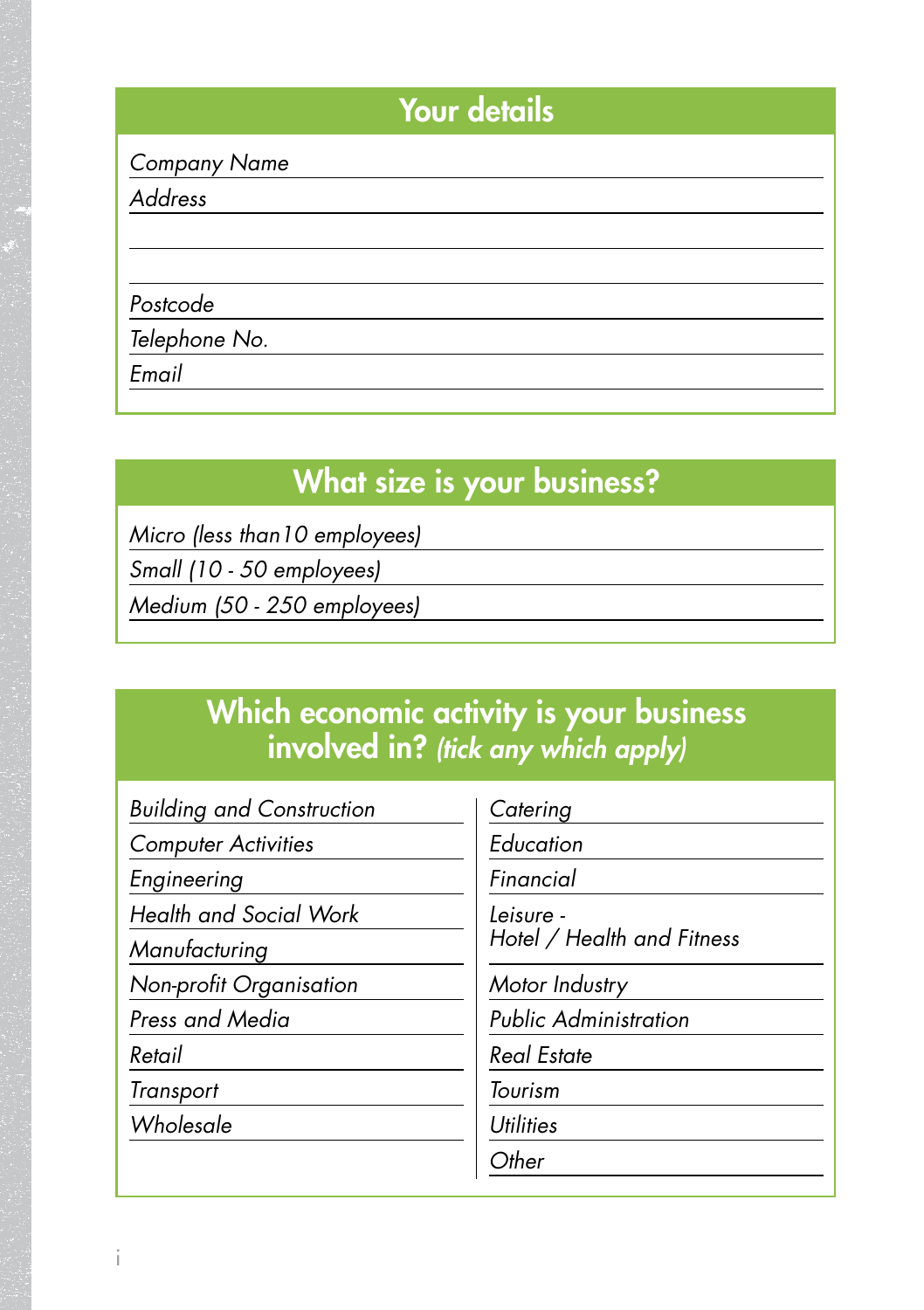# How did you get this handbook?

*By Post*

*Press (please specify)* 

*Selby District Council website*

*CO2Sense*

*Other (please specify)* 

*Yorkshire Forward*

# In general, how helpful did you find this handbook?

*(Scale of: 1= very helpful, to 5= not at all helpful) Please include further comments in the space below:*

# Please rate how useful you found each section. *(Scale of: 1 very useful / 5 not at all useful)*

*Understanding business waste*

*Waste audit*

*Advice for your business type*

*Waste contracts and solutions*

*Waste legislation*

*General environmental advice*

*Useful contacts*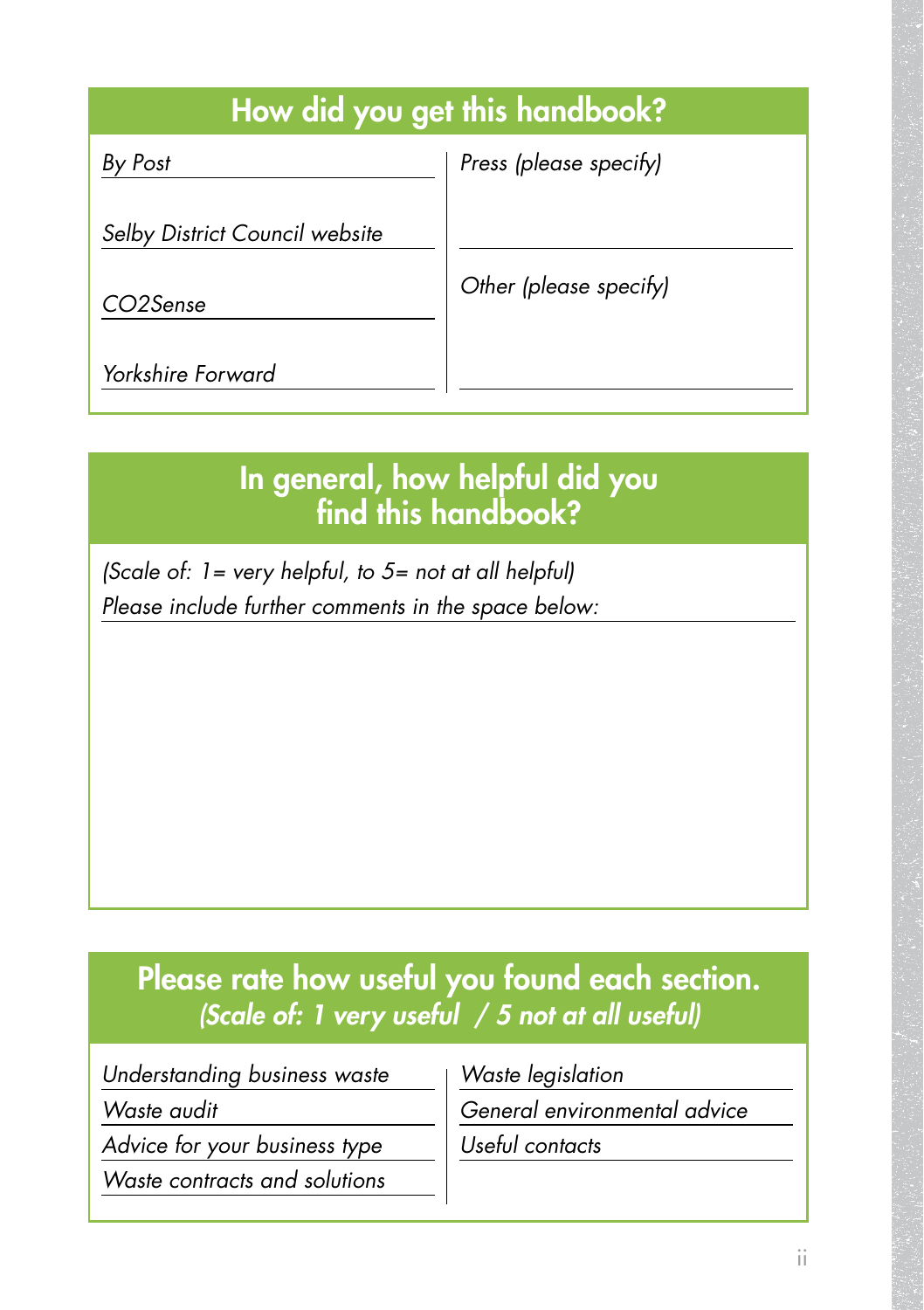#### Were you already making changes to reduce, reuse and recycle your waste?

*Yes*

*No*

## Since reading the booklet will your business be taking action in any of the following areas?

*Taking a waste audit* 

*Waste reduction*

*Buying recycled*

*Staff awareness of environmental issues*

*Advertising your waste to others on NISP*

*Increasing the amount of waste you recycle*

*Marketing your business as environmentally aware* 

*Other - (please specify)*